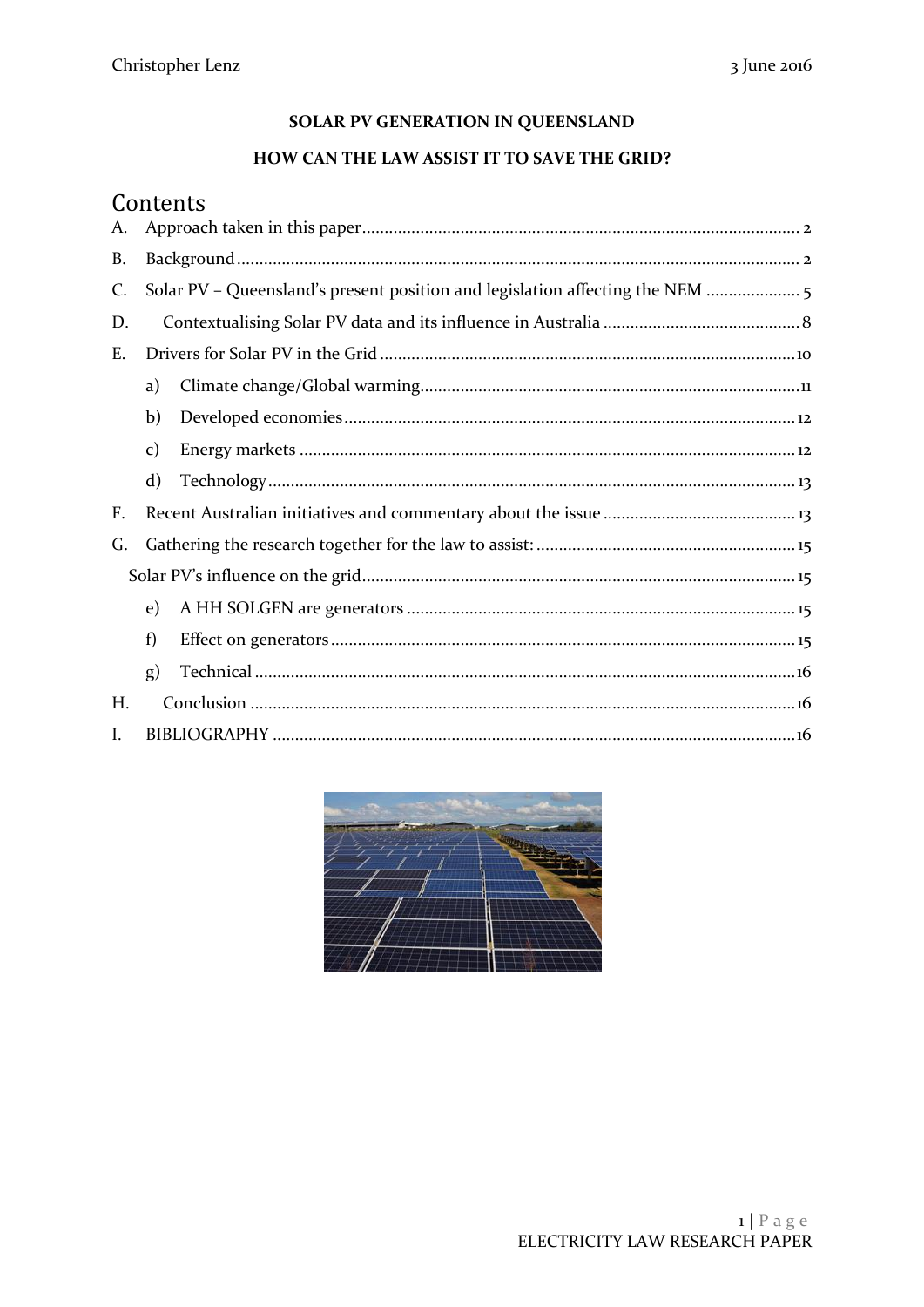## **A. Approach taken in this paper**

<span id="page-1-0"></span>The Federal Department of Industry reports that *Australians are using energy more productively, as energy prices rise, as new technologies are adopted, and as our economy changes…..Our use of gas, wind and solar energy continued to rise.<sup>1</sup>*

The Federal government has a commitment to generation of electricity with renewables under its Renewable Energy Target (RET), which promotes solar PV uptake. Recent evidence suggests that the solar PV uptake in Queensland is about to cause significant technical problems for the grid, and it is contributing to a reduction in demand. In addition, Queensland is currently considering ways to increase the share of renewables in its energy mix<sup>2</sup>. Accordingly, Queensland it is likely that it must accommodate further solar PV.

Therefore there is a policy collision between RET and Queensland's sovereign entitlement to protect its grid within the National Electricity Market (NEM). The grid involves generation, transmission and distribution lines, retailers and customers, all of whom are affected.

This demonstrates the unpredictable outcome of competing public policies. On the one hand NEM promotes *reliable electricity supply and protection of its infrastructure at a reasonable price under the NEL*, and on the other hand the Federal Government is promoting *the need to reduce carbon emissions under the RET*.

Research included consideration of recent data about the explosion of solar PV worldwide, particularly in emerging economies, together with consideration of the power industry from a strategic perspective for first world economies. In addition, recommendations of the International Energy Agency (IEA) for mature economies for solar PV were considered.

An authoritative text about solar in Australia helped conceptualise the complexity associated with solar PV, and assisted to distinguish some of the *facts* from the *hype* regarding solar PV.

After putting the electricity market in context, the research attempted to discern which initiatives could be applied in Queensland and determine if the law *(legal levers)* through government policy, the national electricity law and/or the marketplace can assist Queensland's grid to survive. In addition, up to the minute commentary from Australian sources is included, so that the current debate on this topic is provided to ascertain which policy options are feasible.

The issues are particularly complex and this paper has only been able to touch the surface, and significant further debate is needed across the community in order to accelerate Australia's adoption of solar PV, whilst preserving its grid to provide cheaper electricity.

## <span id="page-1-1"></span>**B. Background**

The NEM – (Co-operative legislation between most states)

The Queensland grid is part of the NEM, regulated by the National Electricity Law ("NEL"), and Queensland adopted the NEL which is found in the *National Electricity (South Australia)* 

<sup>1</sup> 1 Innovation and Science Australian Government: Department of Industry, *Australian Energy Update* Department of Industry and Science <http://www.industry.gov.au/Office-of-the-Chief-

Economist/Publications/Pages/Australian-energy-statistics.aspx#> *Foreward,* page 3

<sup>2</sup> Queensland Government: The Queensland Cabinet and Ministerial Directory, *Have your say about Queensland's renewable energy future* <http://statements.qld.gov.au/Statement/2016/5/10/have-yoursay-about-queenslands-renewable-energy-future>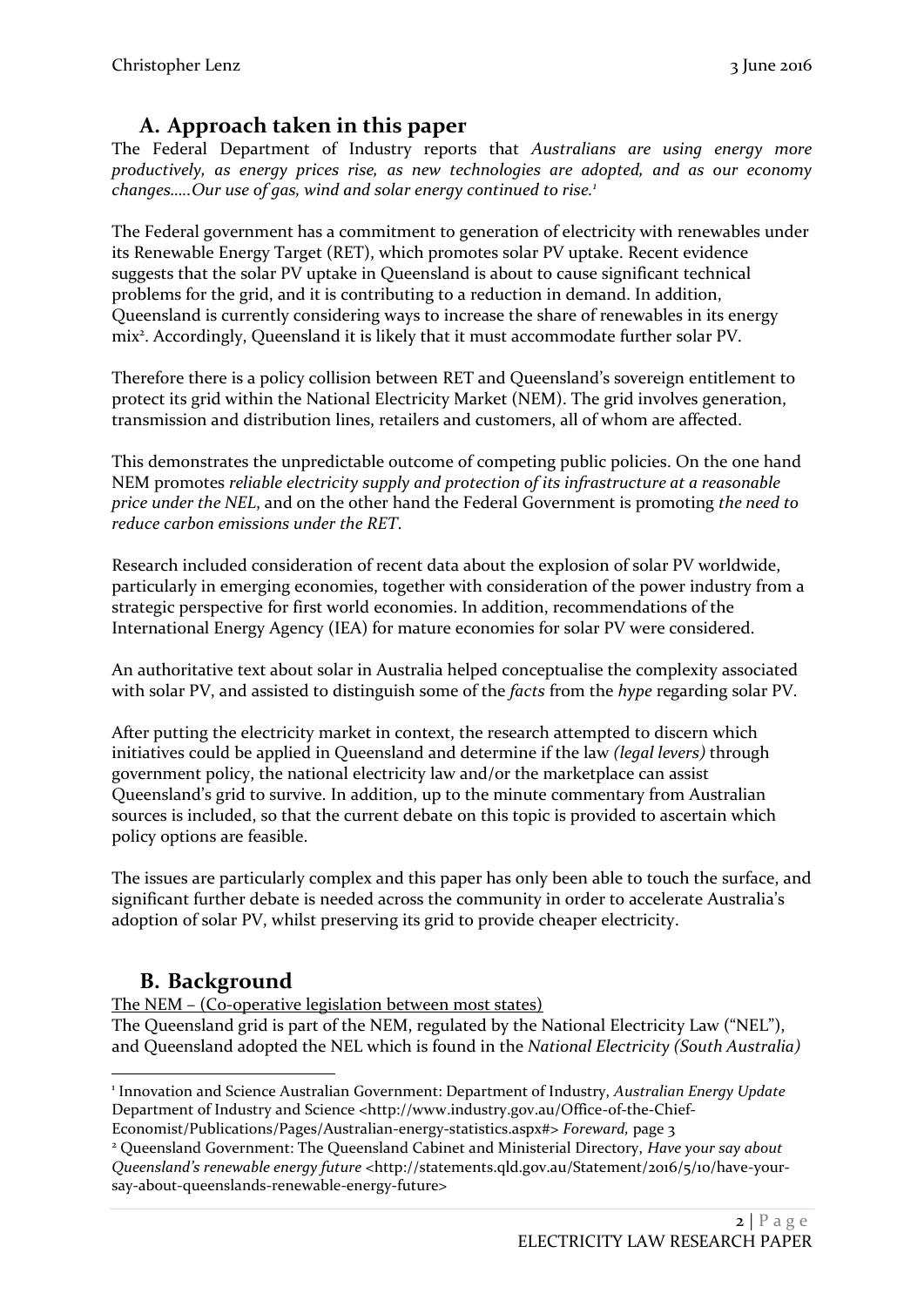*Act 1996* through its *Electricity – National Scheme (Queensland) Act 1997*. <sup>3</sup> The NEL regulates the generation, transmission and distribution of electricity.

s7 *—National electricity objective* of the NEL<sup>4</sup> *is to promote efficient investment in, and efficient operation and use of, electricity services for the long term interests of consumers of electricity with respect to—*

- *(a) price, quality, safety, reliability and security of supply of electricity; and*
- *(b) the reliability, safety and security of the national electricity system.*

## Federal Government legislation

At the same time, climate change has emerged as a significant global problem and Australia agreed to its Renewable Energy Target (RET) to reduce its CO<sub>2</sub> emissions by ensuring that 20% of its power will come from renewables. It provides incentives to the market under the *Renewable Energy (Electricity) Act 2000 (Cwth)* ("REE") to facilitate this.

## **The REE Objects in s3 are:**

- (a) to encourage the additional generation of electricity from renewable sources; and
- (b) to reduce emissions of greenhouse gases in the electricity sector; and
- (c) to ensure that renewable energy sources are ecologically sustainable.

This is done through the issuing of certificates for the *generation* of electricity using eligible renewable energy sources<sup>5</sup>. Retailers purchase these certificates in order to meet their obligations, and this policy has been very successful in achieving and uptake of solar PV in Australia – 1.5 million households between 2009 and 2015 $^6$  and 25% in SE Queensland<sup>7</sup>. Their incentive is to reduce costs, by dropping demand from the grid, but households are also selling power back to it (HH SOLGEN)

## Technical distribution grid issues

Electricity is produced at the same time as it is consumed, and a balance between production and consumption is required for stability (constant frequency and voltage).<sup>8</sup>

Hibbert<sup>9</sup>, in March 2016 said that the 30% solar PV penetrations in Queensland's low voltage (LV) distribution lines, with an average household power generation of  $4 \text{ kWh}$ , is causing the voltage to approach the 10% upper statutory limit. He advised that, *storage will be a solution in time. <sup>10</sup>* With the expected further uptake of household solar PV, it is evident that voltage rises beyond allowable limits are likely to be exceeded as 50% and greater solar penetration occurs.

## Solar PV supply to grid

1

AER reported that Solar PV installations supplied 2.7 per cent of electricity requirements in the NEM in 2014-5<sup>11</sup> and reported that the Australian Energy Market Operator (AEMO) forecast solar installations will more than triple over the next decade, with capacity to

<sup>3</sup> Mark Carkeet, 'LAWS 7850: Electricity Law' (Paper presented at Brisbane 14 – 17 April 2016 2016)

<sup>4</sup> National Electricity (South Australia) Act 1996

<sup>5</sup> Renewable Energy Act 2000

<sup>6</sup> Australian Energy Regulator, *State of the Energy Market 2015* Australian Competittion and Consumer Commission, page 6

<sup>7</sup> Professor Paul Simhauser, 'Power Industry Challenges' (Paper presented at Brisbane, 2015), slide 4 <sup>8</sup> Ergon Energy Standatd STNW3355 Ver 3, paragraph 6.8, page 31

<sup>9</sup> Mark Hibbert, 'The impact of residential solar PV' (Paper presented at the EA and EESA conference, Brisbane, 21 March 2016)

<sup>&</sup>lt;sup>10</sup> Ibid oral presentation supplementing his slides

<sup>&</sup>lt;sup>11</sup> Regulator, above n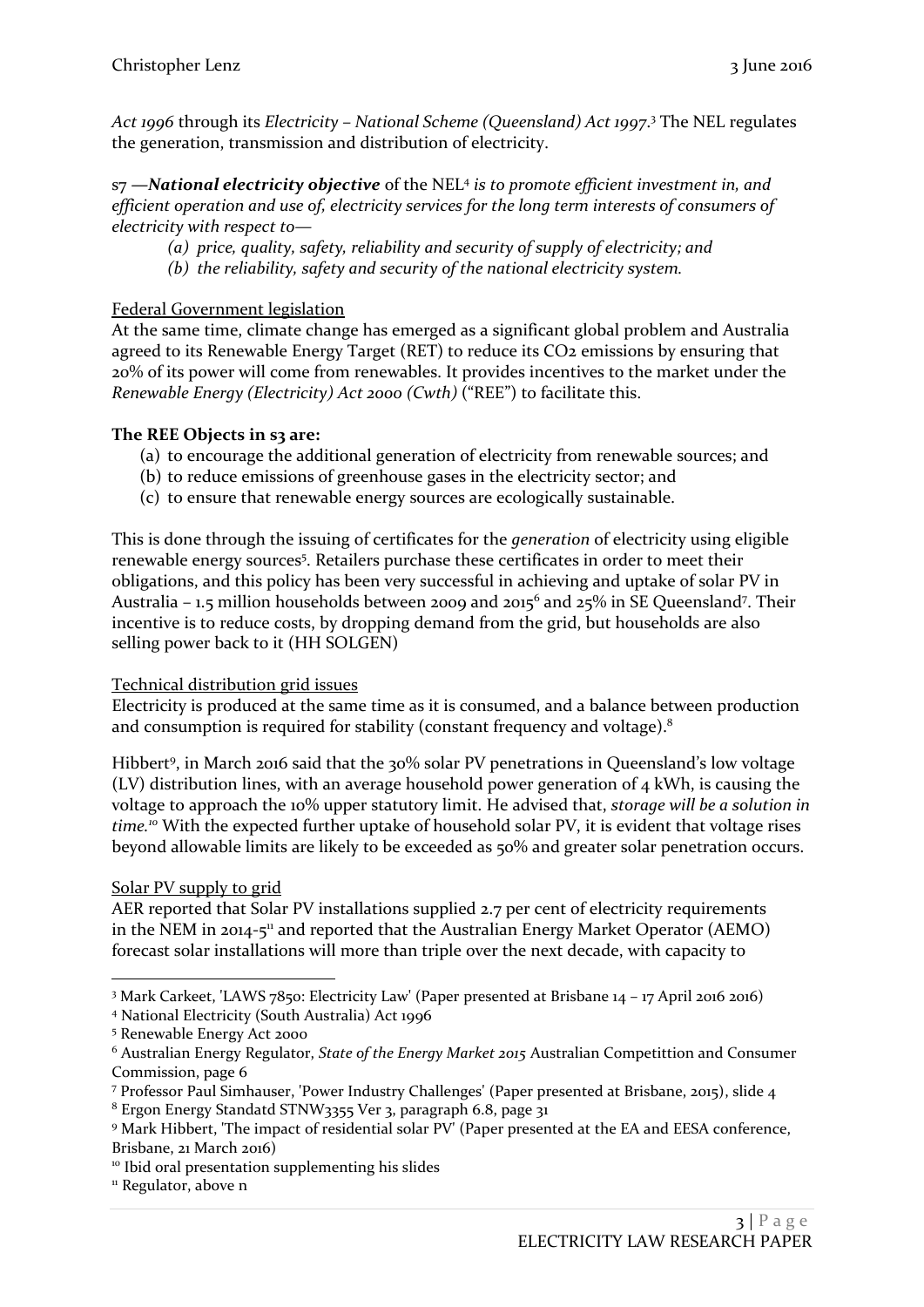contribute around 7.5 per cent of the NEM's energy requirements at that time. Queensland has the highest forecast growth in solar PV installations over the next decade, with installed solar capacity in 2024–25 forecast to be one third of all generation capacity.

At the same time AEMO has forecast for the regulatory period 2016–17 to 2021–22 in Queensland, that no capacity-driven investment is identified<sup>12</sup>. This is due to overcapacity, which means that solar PV will progressively displace current generators in the future, because demand is currently being satisfied without the need for solar PV. That must be of concern to the generators in the grid.

## Drop in demand

In addition, electricity demand over the last two years in Australia has been reducing, which must make generator investment less attractive Energy use in Australia is dropping<sup>13</sup> and Households use 26% of the energy market<sup>14</sup>, and they have reduced demand recently because AER reports that residential and commercial consumers have reduced demand through efficiencies and solar PV<sup>15</sup>. This must also be of concern to generators in the grid.

## Queensland grid:

Is also ageing and needs replacing<sup>16</sup>; but HH SOLGEN power being provided to the grid at times that do not match peak demand<sup>17</sup> as can be seen from the figure below. Simhauser's figure<sup>18</sup> demonstrates a critical event.



## Simhauser's Slide 11<sup>19</sup>

<sup>&</sup>lt;u>.</u> <sup>12</sup> AEMO, 'National Electricity forecasting report', 2015

<sup>&</sup>lt;http://www.aemo.com.au/Electricity/Planning/Forecasting/National-Electricity-Forecasting-Report>Independent Planning review - Technical Assessment December 2015, page 8

<sup>&</sup>lt;sup>13</sup> Australian Government: Department of Industry, above n

<sup>14</sup> Australian Bureau of Statistics, *Australian Social Trends*

<sup>&</sup>lt;http://www.abs.gov.au/AUSSTATS/abs@.nsf/Lookup/4102.0Main+Features10Sep+2012>

<sup>&</sup>lt;sup>15</sup> Regulator, above n

<sup>&</sup>lt;sup>16</sup> Professor Simon Bartlett, 'Planning in the NEM' (Paper presented at Brisbane, 15 April 2016)

<sup>17</sup> Ibid

<sup>&</sup>lt;sup>18</sup> Ibid Slide 11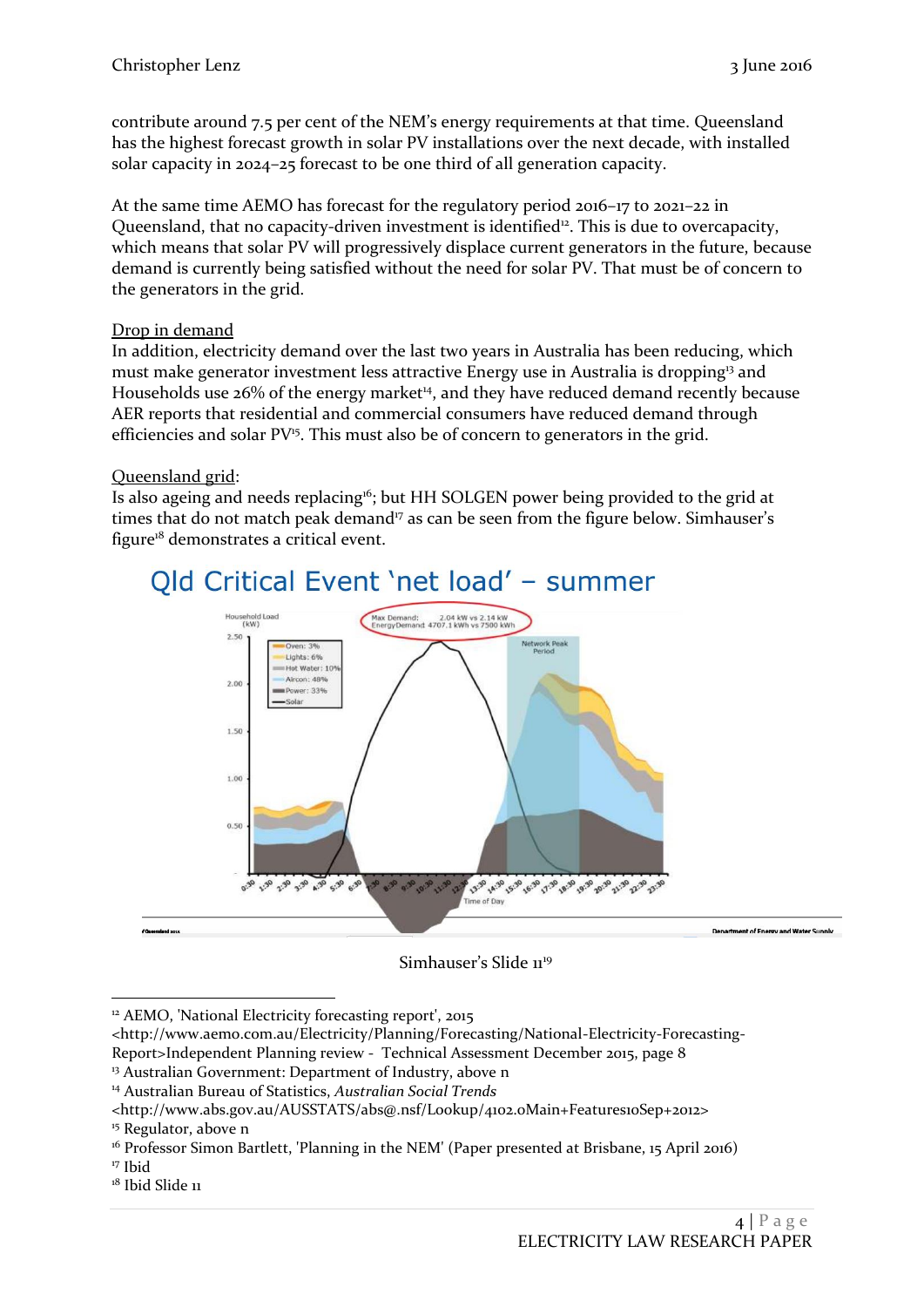This figure demonstrates the need for HH SOLGEN to shift to the right to satisfy peak demand, and this can only be done with storage, with battery technology currently providing this.

Simhauser says that HH SOLGEN's signed up to Feed-in-tariffs (Fit)and the Small scale Renewable Energy Scheme (SRES) benefits in good faith, and so those commitments must be honoured, but they are benefitting from a tariff structure which may produce an overinvestment in solar PV and an under-investment in the adjacent technology of battery storage<sup>20</sup>

A solution needs to be found to the HH SOLGEN dilemma because the average consumer (and therefore voter) would find it incredible that Australia as a 1<sup>st</sup> world country with overwhelming amounts of sunshine and a sophisticated electricity network with N -1 redundancy, could be inhibited from allowing solar PV to continue to develop rapidly to *allow them cheaper electricity*.

## <span id="page-4-0"></span>**C. Solar PV – Queensland's present position and legislation affecting the NEM**

## The NEM

The NEM involves wholesale generation that is *transported* via HV transmission lines to electricity distributors, who deliver it to homes and businesses on LV lines. The *transport* of electricity from *generators* to *consumers* is facilitated through a 'pool', or *spot market*, to meet demand. The pool is a set of procedures that AEMO manages in line with NEL and the National Electricity Rules (the Rules)<sup>21</sup>.

## Grid

The participants in the grid are the:

- 1. Generators subject to market Chapter 3 of the *Rules* which are competitive
- 2. Network Transmission and distribution regulated income with need to preserve grid Chapters 6 and 6A of the *Rules*– have become inefficient
- 3. Retail subject to market Chapter 6B of the *Rules* and competitive market
- 4. Customer Chapter 5A of the *Rules* subject to market, but have a fall-back in the *National Energy Retail Law<sup>22</sup>* (NERL) already exists.

## Solar PV as an energy

Palmer's load factor and generation capacity factor is very useful to put solar PV in context<sup>23</sup> because in the Gemasolar discussion below, this figure provides a visual depiction of efficiencies from various technologies. Whilst Gemasolar is 75% efficient, it is enormous, and that issue appears to be forgotten in the solar PV debate in Australia.

1

<sup>&</sup>lt;sup>19</sup> Simhauser, above n

<sup>20</sup> Ibid

<sup>21</sup> Australian Energy Management Operator, *National Electricity Market*

<sup>&</sup>lt;http://www.aemo.com.au/About-the-Industry/Energy-Markets/National-Electricity-Market>

<sup>22</sup> Retail Energy Retail Law 2011

<sup>23</sup> Graham Palmer, *Energy in Australia Peak Oil, Solar Power, and Asia's Economic Growth*

SpringerBriefs in Energy

 $(2014)$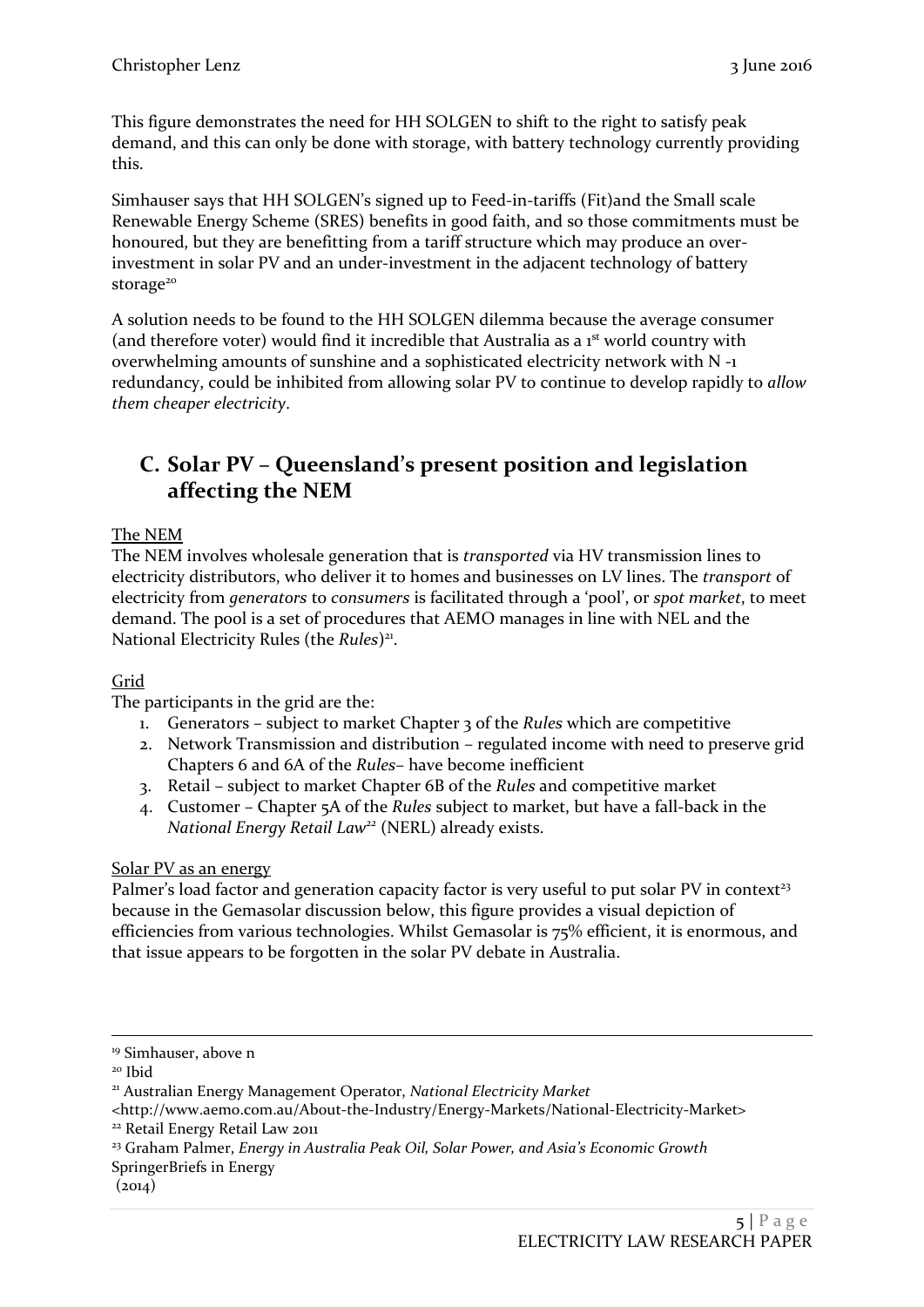

Fig. 3.2 Stylized graph of system load factor and generator capacity factors

## The NEL

The *Revenue and pricing principles* of the NEL are found in s7A, and they allow transmission and distribution providers to recover *efficient* costs to operate [s7A(2)], incentives to operate efficiently  $[s7A(3)]$  having regard to their regulatory asset base (RAB)  $[s<sub>7</sub>A(4)]$ . There is a recognition that prices charged are to provide a reasonable return for risk [ $s7A(5)$ ], as well as the economic cost of over or underinvestment [ $s7A(6)$ ], together with over or underutilisation of the system [s7A(7)]*. 24*

This means that NEM revenue and pricing is legislated, and the AER is involved in "policing" the participants' pricing and income on a regular basis. AER's 2015 benchmarking study found productivity in networks declining for several years<sup>25</sup>This is an area of current controversy because in Queensland's Ergon Energy and Energex are government owned, and neither political party will privatise them, perhaps because they are particularly useful cash generators because of their Regulated Asset Base, which assists in formulating their regulated income.

The AER reports that Queensland is unique, as it has recorded increases in electricity prices in 2014-5 at an average of \$61 per MWh, whereas other states have dropped. Two state owned generators control 64% of generating capacity, and recent spot market volatility raised contract prices<sup>26</sup>.

## Power costs to the consumer

Australia has the highest power costs in the developed world<sup>27</sup> (see Fig 20 below), and the figure below demonstrates that half of the power bill is used to pay for the network poles and wires, i.e. the *distribution* and *transmission* components of the NEM. These are regulated in

<sup>-</sup><sup>24</sup> National Electricity (South Australia) Act 1996

<sup>&</sup>lt;sup>25</sup> AER, page 17

<sup>&</sup>lt;sup>26</sup> Regulator, above n

<sup>27</sup> Deutsche Bank, *Deutsche Bank's 2015 solar outlook: accelerating investment and cost competitiveness* <https://www.db.com/cr/en/concrete-deutsche-banks-2015-solar-outlook.htm>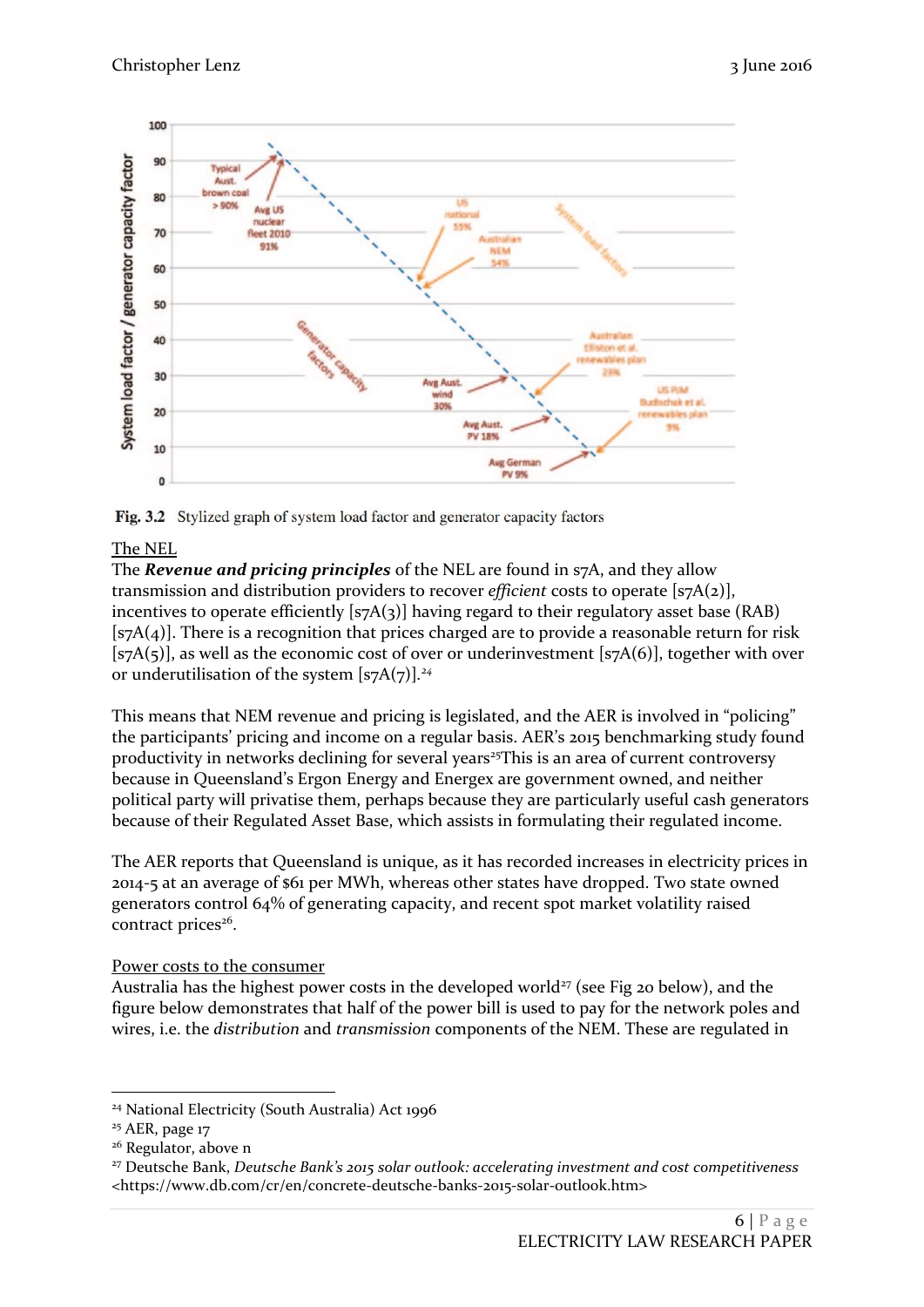Chapters 6 and 6A of the *National Electricity Rules Version 79*, which are made pursuant to Part 4 of the *NEL*

The makeup of a power bill is shown in the figure below.

Those transmission costs are borne by each consumer, but those with solar PV, generate some of the own electricity, thereby reducing their power bill. In addition, however, if they are HH SOLGEN's they can sell power back to the grid for which they are paid a FiT, further reducing their power bill. If SOLGEN is likely to damage the grid, that could increase network costs, because of the distribution risk, consumers without solar PV are being disadvantaged.



**Fig from Fact Sheet** *National Electricity Market* **(page 4)** 28



Australia's power costs shown below.

Deutsche Bank Chart under Key Themes of Grid Parity<sup>29</sup>

<sup>1</sup> <sup>28</sup> Operator, above n

<sup>29</sup> Bank, above n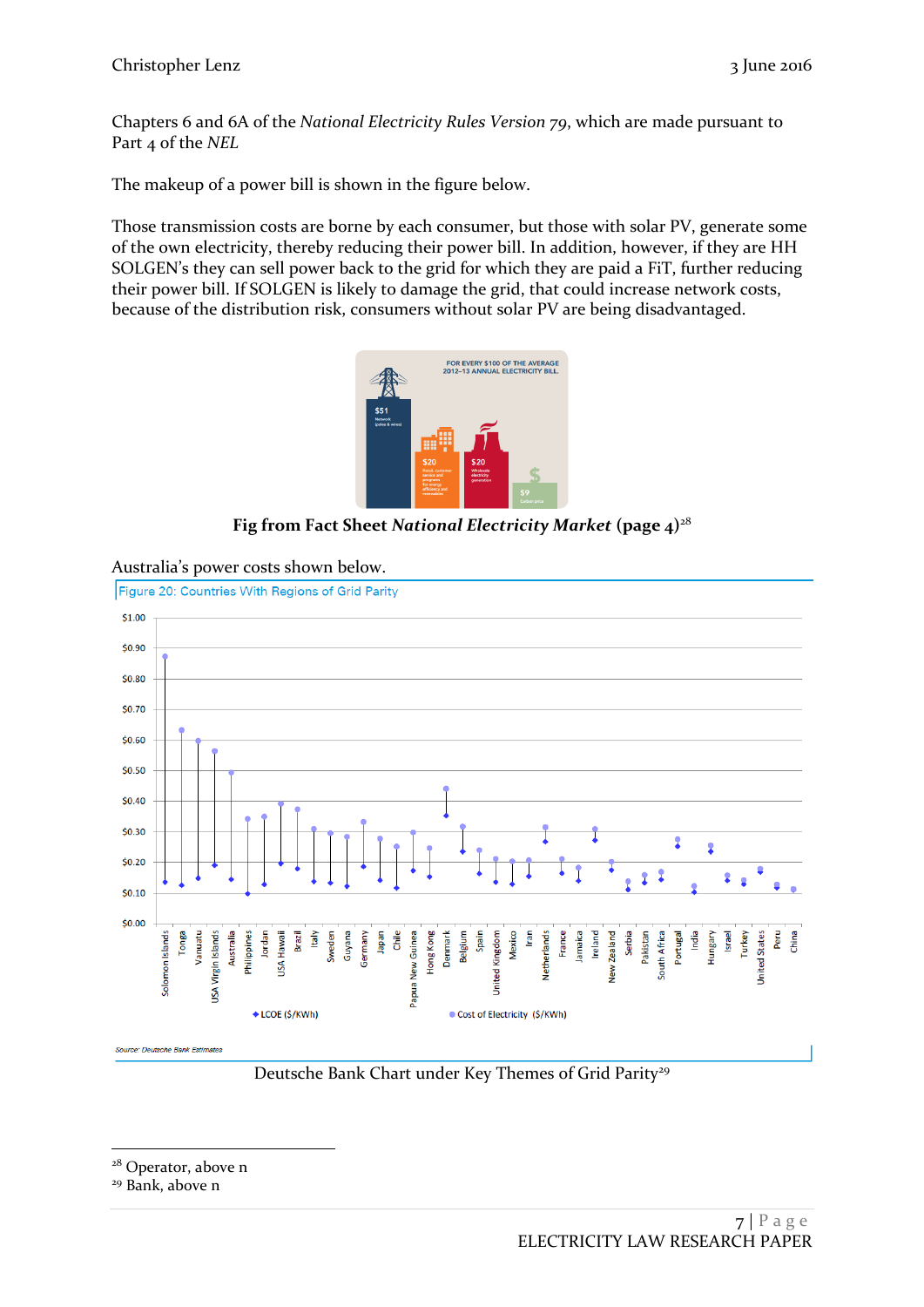REneweconomy reported on Hugh Grant's report of *ResponseAbility* stating that if the regulated asset base (RAB) was reduced then consumer costs could fall by nearly half in Queensland with its inflated RAB and cost of their networks. It argued that the networks would be in a better position to compete with, and have an incentive to integrate, new technologies, such as solar and storage and the push towards micro-grids. <sup>30</sup> Their figure below demonstrates these costs, and it is apparent that network costs are significant. However, this is not surprising for a first-world economy with the longest grid in the world, and with an inbuilt N-1 redundancy.



Interestingly, it highlighted that RAB reductions were not only in the electricity networks' long-term interests, but were also imperative for the viability of other participants in energy supply chain, including the generators and retailers<sup>31</sup>.

<span id="page-7-0"></span>This suggests that the market should be governing solar PV, but this issue needs to be explored further after solar PV is put in context in this grid and the world.

## **D. Contextualising Solar PV data and its influence in Australia**

There is a vast amount of information about solar PV worldwide, and validation was difficult. A leading text by Palmer suggested that too much research is focussed on the "Simulation layer" which requires many theoretical critical assumptions, and little thought is given to the deeper first and second order layers<sup>32</sup>. This text was used as a guide to contextualise the data, and his useful model showing the hierarchy of renewable energy plans, shown below was of great assistance.

<sup>-</sup><sup>30</sup> REneweconomy, *Why Australia Networks neeed to slash asset values by nearly half*

<sup>&</sup>lt;http://reneweconomy.com.au/2016/why-australia-networks-need-to-slash-asset-values-by-nearly-half-96499>

 $31$  Ibid

<sup>32</sup> Palmer, above n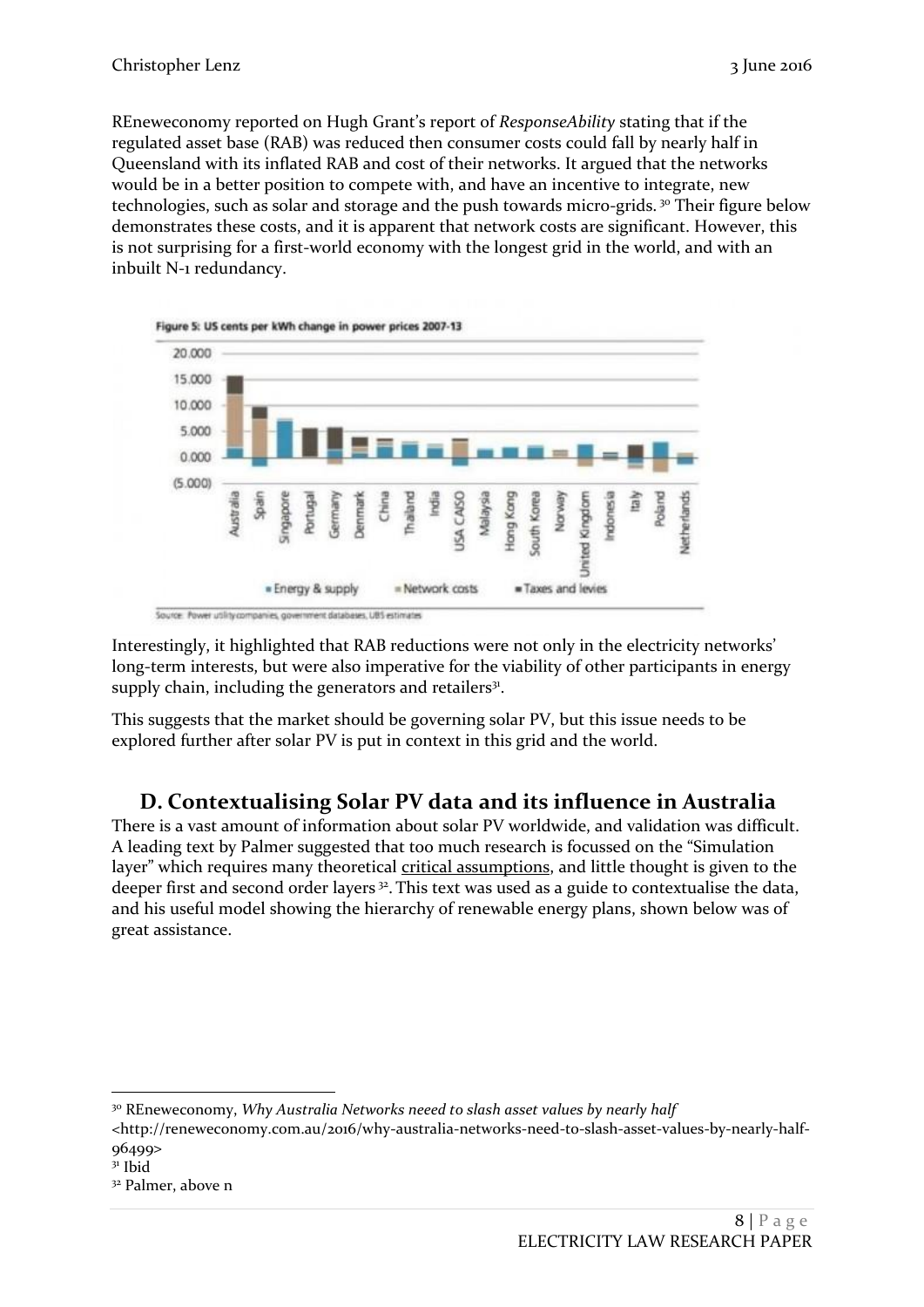

Fig. 3.1 The hierarchy of renewable energy plans. Palmer p 13<sup>33</sup>

*At the simulation layer* regarding *Generation*, it was thought useful to put HH SOLGEN in Australia in context by carrying out some simple order of magnitude calculations. The latest published ABS statistics in 2006 identified that there were nearly 8 million households in Australia<sup>34</sup>. Therefore:

- 1. If every household had a 5kW solar panel installed, this results in an estimated 21KWh per day being generated by the solar PV<sup>35</sup>.
- 2. A typical Australian house consumes around 18 kilowatt hours (kWh) per day and Solar panels produce more energy in summer than they do in winter $36$ , and assuming one can attenuate demand with storage.
- 3. Assuming one could balance power production with consumption with a battery storing at least 6.4kWh<sup>37</sup>, per household, theoretically each household could be an exporter of electricity, i.e. a solar generator ("HH SOLGEN"), after its own electricity consumption ( $21$ kWh –  $18$ kWh =  $3$ kWh).
- 4. At this point, one could accept these households could at least be self sufficient, and leave the analysis there, and that presupposes that households install batteries.
- 5. However, significant assumptions have already been made to even get to this point, let alone calculating the total HH SOLGEN power available to the grid.
- 6. The sun may not shine over an area with high population density, batteries are expensive, there are significant seasonal variations and there will be:

1

<sup>33</sup> Ibid

<sup>34</sup> Australian Bureau of Statistics, '1301.0 - Year Book Australia, 2012'

<sup>35</sup> Clean Energy Council, *Consumer guide to buying household solar panels (photovoltaic panels)* <sup>36</sup> Ibid

<sup>37</sup> Energy Australia, *Join the solar power revolution*

<sup>&</sup>lt;https://www.energyaustralia.com.au/residential/home-

services/batterystorage?cid=sol%7csem%7cgg%7csolbat%7c%7cqld&gclid=CICgu-Hh7MwCFYTZvAods1YJjg&gclsrc=ds>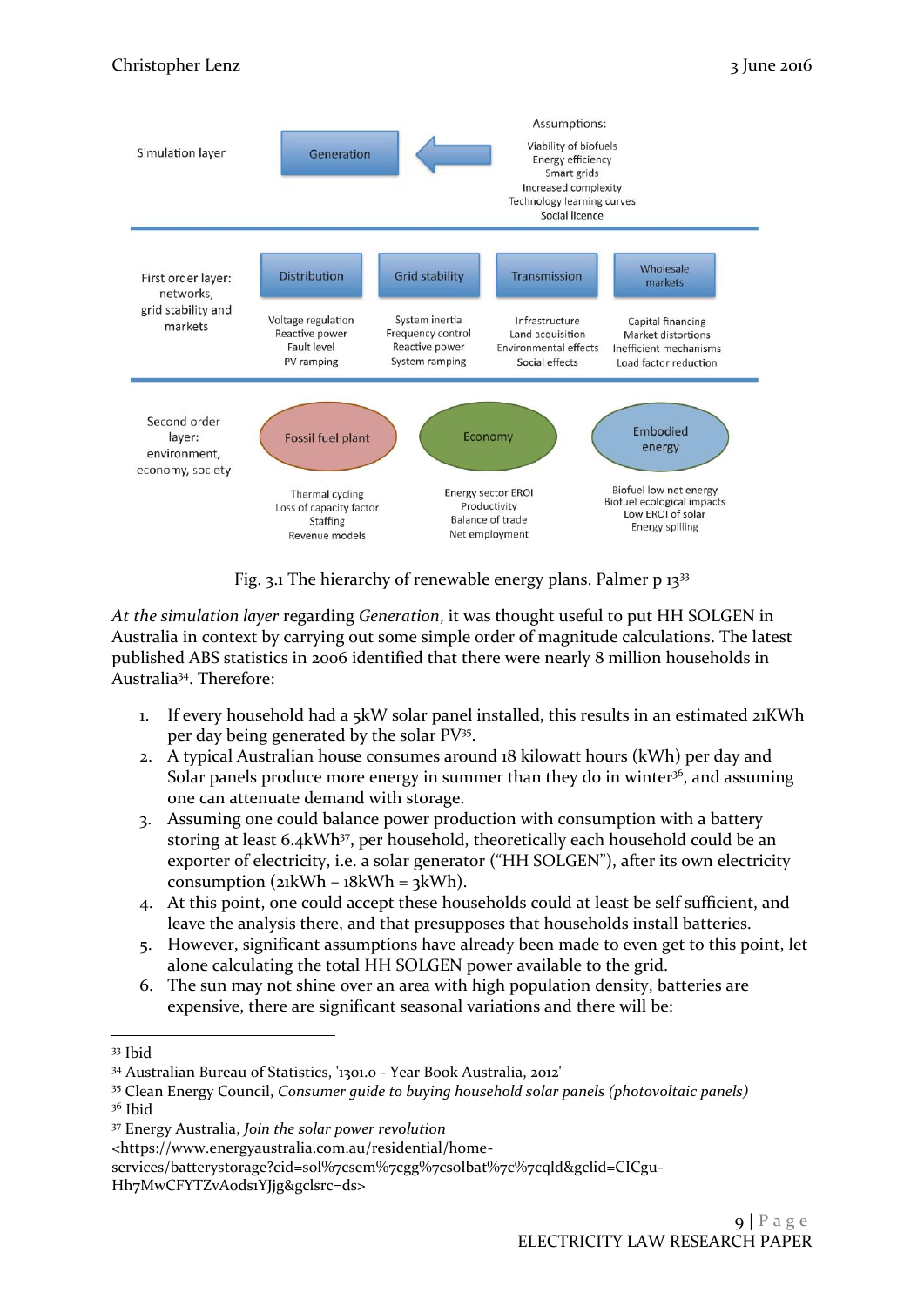- a. Connection costs
- b. safety issues
- c. a need to find a place to position the batteries.
- 7. Accordingly, this paper suggests that across the country the best possible outcome that could be achieved with HH SOLGEN is that households could be self sufficient, provided they had a battery to allow for storage to provide power when the sun does not shine. The variability's contained within these assumptions suggest that realistically HH SOLGEN could not realistically provide *Generation*.

If this theoretical model was applied, and households were self sufficient, and remained connected to the grid as they are entitled under Chapter 5A of the *Rules* and as protected by the NERL but as a matter of policy could not export to the grid, the local grid would not be subject to the voltage rises and the issue of solar PV households being subsidised by other consumers, would also not arise. In this example, it is assumed that the REE incentives to support RET have no interest in whether households are connected to the grid.

That is a possible Palmer *second order layer* solution to the problem, and appears deceptively simple, but whilst it may satisfy s7 of the NEL, for future *efficient investment*, and the *reliability, safety and security of the national electricity system,* it fails to take into account the stranding risk in abandoning the income generating capacity of the HH SOLGEN, because those participants vote, at both federal and state elections.

A scheme for those HH SOLGEN could be to provide incentives to buy batteries, but unless the Queensland Government then prohibited them from exporting to the grid, particularly at peak times, the voltage rise on the grid, and the subsidy by those without solar PV may remain.

This paper identifies *first order layer* complexity, particularly regarding *Grid stability* and *Distribution* from Hibbert<sup>38</sup> and market distortions through Fit and SRES's caused by Federal Government policy improving (?) *market* outcomes<sup>39</sup> because of the RET agenda. It has assessed the data of Solar PV but concludes that HH SOLGEN cannot do so within the NEM, which means the implementation of measures (essentially the levers of government policy) should focus on other Generators, for example large scale solar PV (LS SOLGEN) and Solar Thermal (SOLTHERM) if solar is the preferred energy source. Those other technologies are outside the scope of this paper.

*At the first order layer* this paper identifies a realistic and imminent *grid stability* problem, caused by voltage increases at the end of *distribution* lines due to solar PV uptake, which it is suggested is a second order layer regarding the *environment* and *society*.

## <span id="page-9-0"></span>**E. Drivers for Solar PV in the Grid**

There is a vast amount of information available about solar PV. Australia, which is the 12 largest world economy is developed, whereas India as  $7<sup>th</sup>$  and China  $2<sup>nd40</sup>$ largest are developing/emerging. The *Economist* (April 16-22 2016)<sup>41</sup> stated that solar power is hitting its

1

<sup>&</sup>lt;sup>38</sup> Hibbert, above n

<sup>39</sup> N Gregory Mankiw, *Principles of macroeconomics,* International student edition (3rd ed, 2004) <sup>40</sup> Austrade, *Why Australia: Benchmark Report 2016*

<sup>&</sup>lt;https://www.austrade.gov.au/ArticleDocuments/.../Australia-Benchmark-Report.pdf.as...> <sup>41</sup> Economist, *Solar energy: Follow the sun* The Economist

<sup>&</sup>lt;http://www.economist.com/news/business/21696941-solar-power-reshaping-energy-production-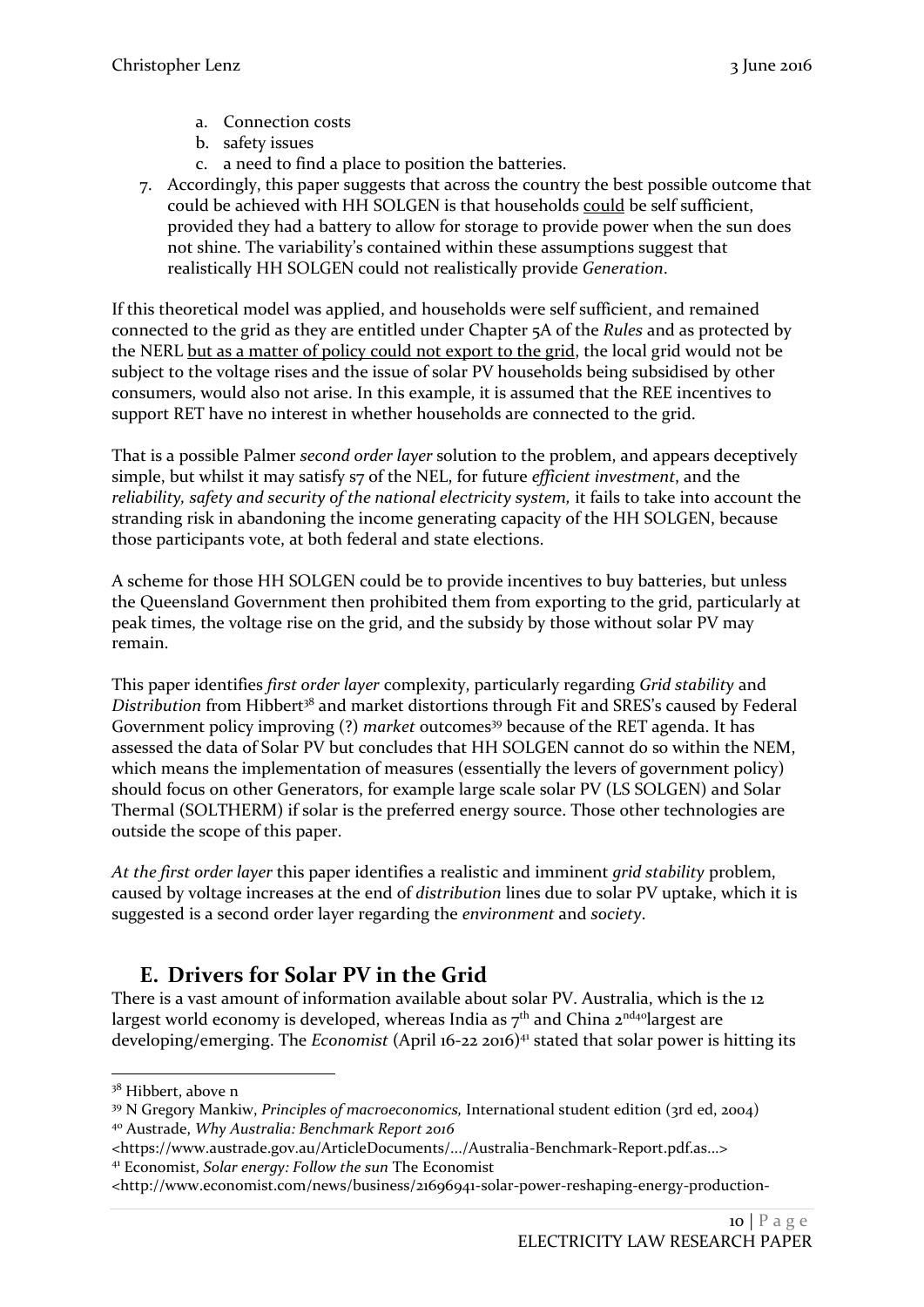stride in the developing world. It referred to China and India's government-facilitated uptake of solar PV causing global solar-energy capacity to rise by 26% last year. Currently China's solar is just 3% of the electricity mix, and India's is less than 1%. However, the latter's energy mix is expected to rise to 12.5% by 2025. At page 51 it reported that Cédric Philibert of the IEA said that in sunny places solar power is now "shoulder to shoulder" with gas, coal and wind<sup>42</sup>.

## **a) Climate change/Global warming**

<span id="page-10-0"></span>This is the primary driver which has influenced the Australian Government's Renewable Energy Target (RET). Australia is one of the 29 member countries of the IEA which now deals with energy security, climate change and economic growth and provides statistics and practical recommendations through its *Roadmaps* to advance innovative energy technology<sup>43</sup>.

Its 2014 **Solar PV roadmap** ("SPCR") was considered invaluable for recommendations for Australia's developed economy.

The SPCR" identified one solar PV advantage which was particularly apposite to Australia, and that was the fact that it consumed no or little water in generation, compared to extensive use of fresh water to cool thermal power plants<sup>44</sup>.

Australia recognises the connection between energy consumption and water<sup>45</sup> and, whilst it is outside the scope of this paper, an exploration as to whether this synergy of solar PV consuming little water in dry Australia, could dovetail into other government environmental initiatives of drought-proofing Australia, and Queensland in particular. Currently, Queensland has a Department of Energy and Water Supply, which would at least allow the state to consider such incentives.

The SPCR provides policy/incentive suggestions in mature markets, some of which are now listed in the search for appropriate *legal levers*, numbered SPCR 1, 2 etc, will be considered later.

- *1. Progressively increase short-term market exposure of PV electricity while ensuring fair remuneration of investment, for example with sliding feed-in premiums and/or auctions with time-of-delivery and locational pricing.*
- *2. Provide incentives for generation at peak times through time-of-delivery payments.*
- *3. Provide incentives for self-consumption during peaks through time-of-use electricity rates.*
- *4. Design and implement investment markets for new-built PV systems and other renewables, and markets for ancillary services.*
- *5. Progressively reform rate structures to encourage generation and discourage consumption during peak times, ensuring the recovery of fixed costs of the transmission and distribution grids while preserving the incentives for efficiency and distributed PV.*
- *6. Avoid retroactive legislative changes.*

<sup>42</sup> Ibid Print version April 16-22 2016, pages 51-52

-

developing-world-follow-sun?cid1=cust/ednew/t/bl/n/20160414n/owned/n/n/nwl/n/n/AP/n> Print version April 16-22 2016, pages 51-52

<sup>43</sup> International Energy Agency, *Technology Roadmap Solar Photovoltaic Energy*

<sup>&</sup>lt;https://www.iea.org/publications/freepublications/publication/TechnologyRoadmapSolarPhotovoltaic Energy\_2014edition.pdf>

<sup>44</sup> Ibid

<sup>45</sup> Alan Smart and Adam Aspinal, 'Water and the electricity generating industry' (2009) (Waterlines Report Series No. 18, August 2009 ) *Australian Government: National Water Comission*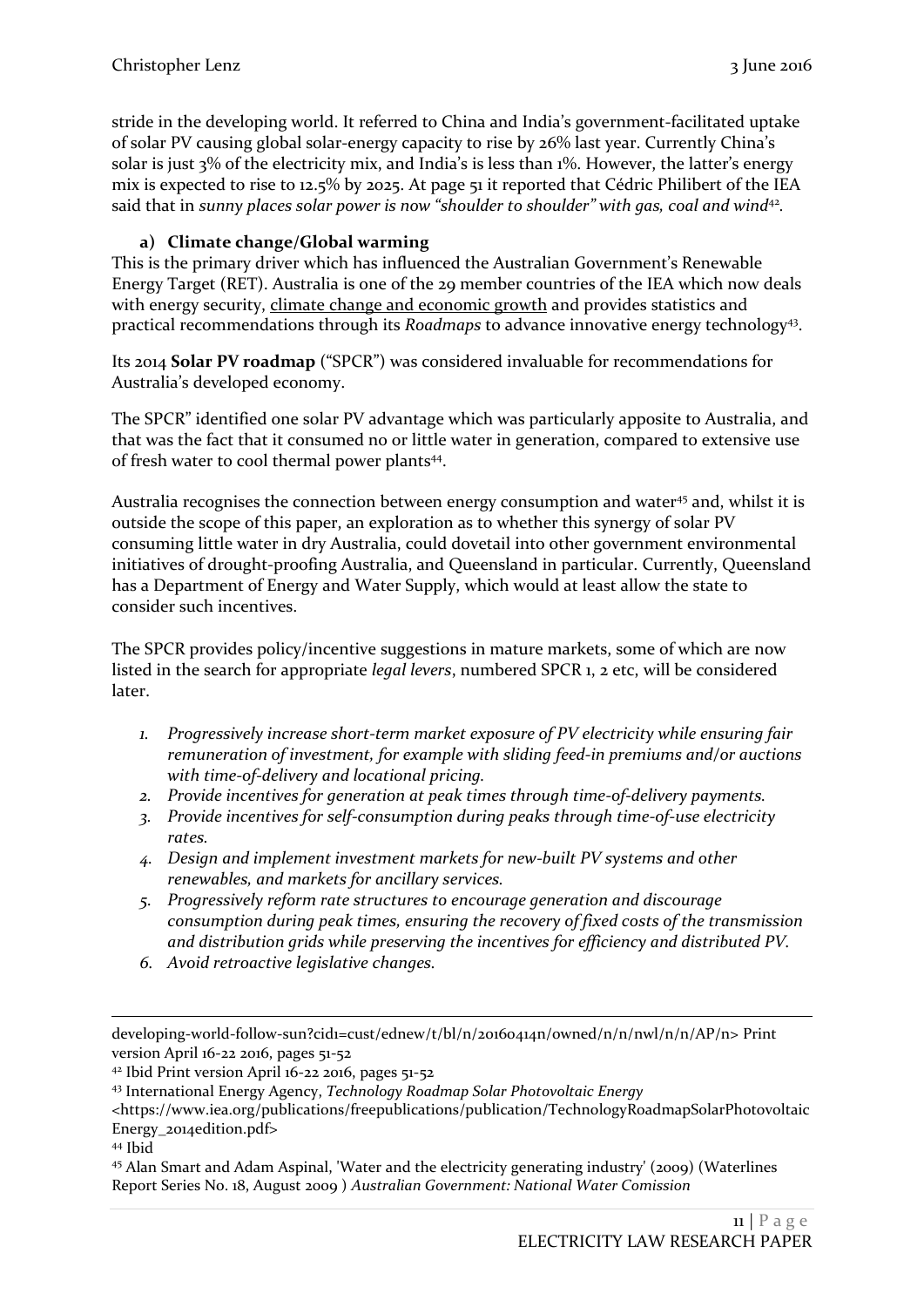*7. Work with financing circles and other interested parties to reduce financing costs for PV deployment, in particular involving private money and institutional investors.<sup>46</sup>*

## **b) Developed economies**

<span id="page-11-0"></span>In a recent Strategy & Business article about the power industry <sup>47</sup> the authors explained that the traditional *utility model* in a developed economy is being challenged by new competitors focussing on small segments in the value chain.

Their Exhibit 2 below (PwC's model) showed the complexity associated with the entire electricity market value chain, to demonstrate where opportunities were available. A lot is dependent on technology maturity or the speed of its evolution, and it is not easy for government to predict when technology (disruptive, or otherwise) is sufficiently mature to allow a competitive market to establish itself.

#### **Exhibit 2: Expanding Energy Ecosystems**

Innovations in technology, business models, and regulation schemes are fostering new businesses and even industry sectors while encouraging cross-sector collaboration.



Source: Strategy&, PwC

## **c) Energy markets**

<span id="page-11-1"></span>responsAbility Investments AG finances Solar PV development in the developing world<sup>48</sup>, and in *public private partnership* with German, EU and UK Government Departments to reduce greenhouse gas emissions.<sup>49</sup> They said that the IEA had suggested that investments in renewable energy technologies would need to increase from USD 270 billion in 2014 to USD 400 billion in 2030. <sup>50</sup> This puts the market in context.

-

<sup>50</sup> responsAbility, *Climate change: Private sector investments for developing countries and emerging economies* <http://www.responsability.com/investing/en/750/Climate-change-Private-sectorinvestments-for-developing-countries-and-emergingeconomies.htm?Article=28256&ArticleReturn=750>

<sup>46</sup> Agency, above n Roadmap, *Key actions in next 5 years*, page 6

<sup>47</sup> Norbert and Tom Flaherty Scwieters, 'A Strategists Guide to Power Industry Transformation' (2015) (ISSUE 80, AUTUMN 2015) *Strategy & Business* <http://www.strategy-business.com/issue80 autumn2015>

<sup>48</sup> responsAbility, *Innovative investment fund launched to accelerate access to off-grid energy solutions* <http://www.responsability.com/investing/en/750/Innovative-investment-fund-launched-to-accelerateaccess-to-off-grid-energy-solutions.htm?Article=25674>

<sup>49</sup> Ibid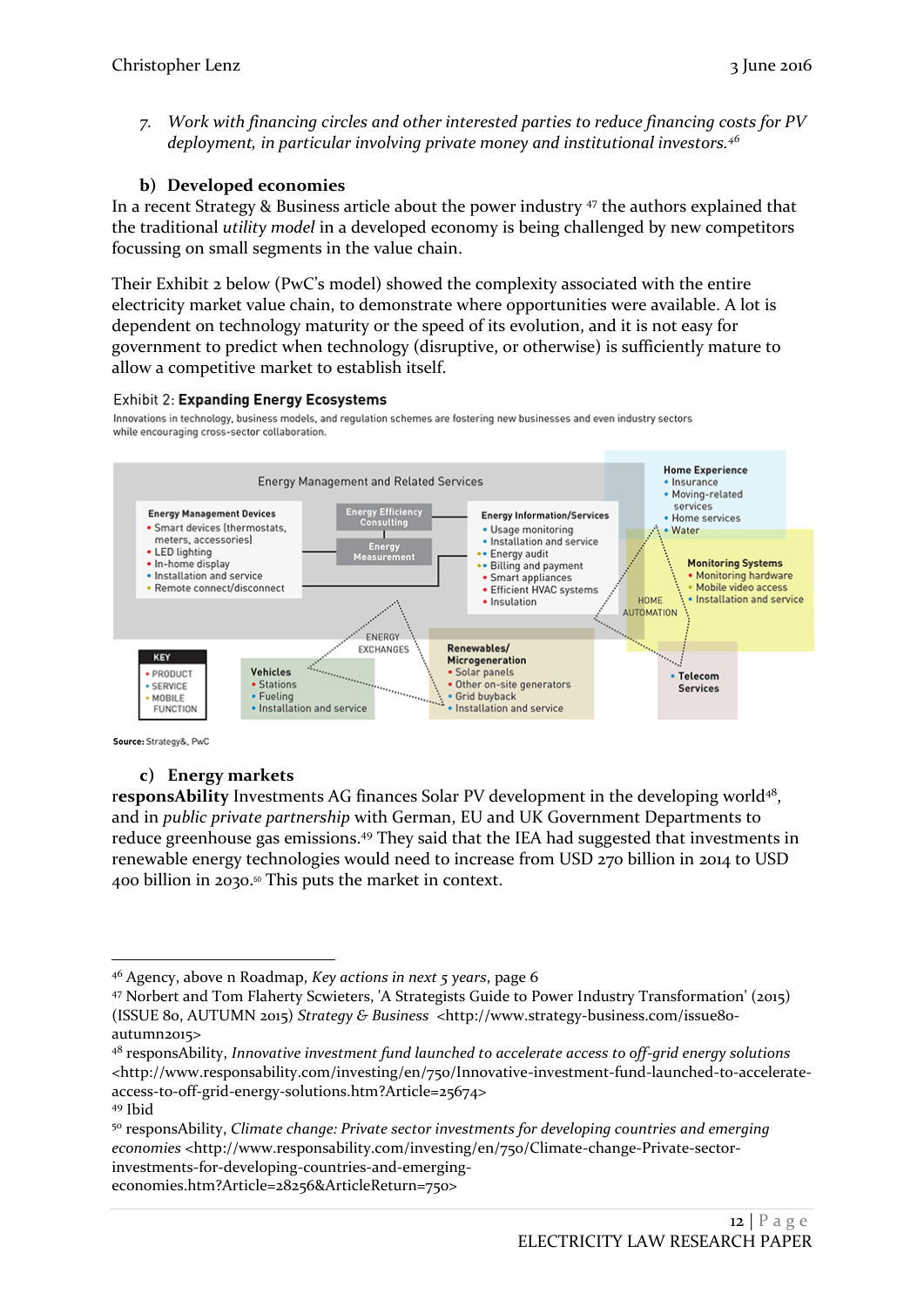Furthermore, **Deutsche Bank's** 2015 Solar Outlook<sup>51</sup>, provides useful comparative data regarding electricity costs in countries worldwide. In its figure 20 shown elsewhere, Australia has the highest cost of energy in the developed world, and it has a well-developed grid, but it is the longest in the world.

The Courier Mail ( $\mu$  May 20916) stated that Australia is back as the 10<sup>th</sup> most attractive renewable energy markets, but the lack of long-term power purchase agreements means that a "mountain of global cash is being held back"<sup>52</sup>

If Government expects the market to step into a particular area of economic activity shown in PwC's model, the market needs stability in to do so, and changing government policy, policies on the run, and policies that collide are not conducive to investment.

For example, the dilemma already faced in this paper is how to manage HH SOLGEN which is due to damage the grid, by means of incentives or regulation. Neither approach is guaranteed to introduce the level of comfort needed for investment. Furthermore, the assertion that battery back-up will allow HH SOLGEN, at least to store power for use when the sun is not shining, and possibly to shift the SOLGEN generation curve to match peak demand, presupposes that even with this known technology, and an expectation (even without disruption) that as more batteries are marketed, the costs can come down by 20%<sup>53</sup>, there is no guarantee that consumers with adopt this technology.

## **d) Technology**

<span id="page-12-0"></span>Palmer (preface page vi) explains that *techno-renewables*, have dramatically reversed energy density and utility. He referred to the state-of-the-art 75% efficient Spanish Gemasolar solar plant which has achieved the holy grail of solar—24 hour electricity generation with built-in storage and natural gas backup*.* He said to replace one of Australia's large coal-fired power stations would require 100 Gemasolars on the edge of the desert, along with a 1,000 km of transmission infrastructure. The question to be asked is the economic and energy cost to society or the energy-return-on investment (EROI).

How can 100 Gemasolars currently support NEL's s7's need to promote *efficient investment* in*,*  and efficient operation and use of, electricity services for the long term interests of consumers of electricity with respect *to price?* That is a dilemma with this emerging technology that has captivated the hearts and minds of governments supporting  $Co<sub>2</sub>$  reduction all over the world. The developing world has adopted it, with market incentives from investment, and it is not constrained by a first-world grid, but adoption in Australia is not of this magnitude.

<span id="page-12-1"></span>However, some examples of Australian adoption are provided, but it is evident, that there is a degree of "wait and see" where the technology is going, particularly with batteries.

## **F. Recent Australian initiatives and commentary about the issue**

## Mini grid

1

In Melbourne an energy distributor AusNet Serv is using a solar-powered "mini grid" in a suburban street to generate and share its own electricity under a new trial program, with the

<sup>51</sup> Bank, above n

<sup>52</sup> Paul Gilder, 'Future is sunny in energy markets', *Courier Mail* (Brisbane), 2016

<sup>53</sup> Adam Aspinall, 'Energy storage technologies and Development in Battery storage' (Paper presented at UQ Brisbane, 15 April 2016 2016)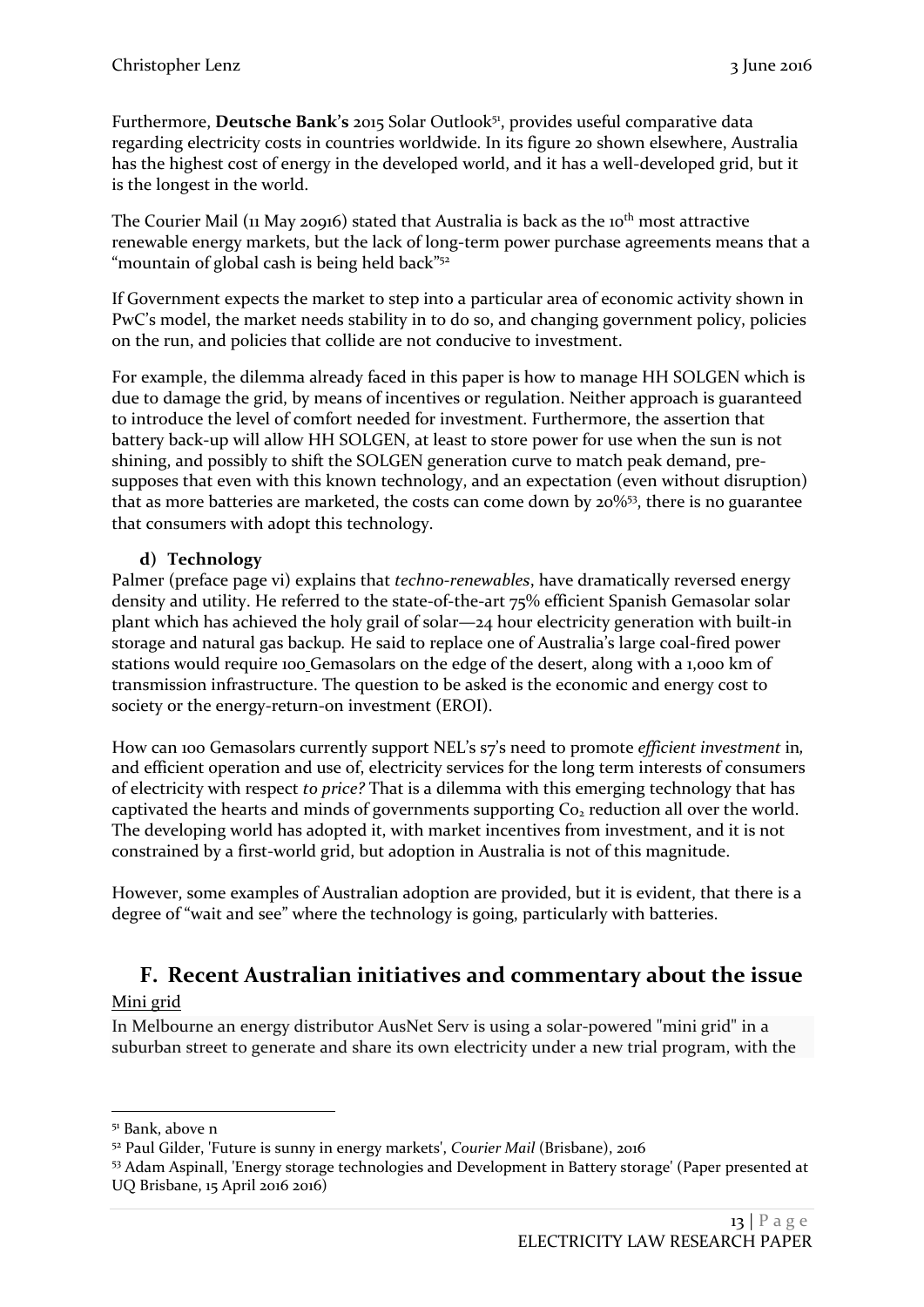expectation that battery costs will come down. They want to get ahead of the curve and learn about what our customers are actually going to want."<sup>54</sup>

## Large scale

The first Australian local government, the Sunshine Coast Regional Council, has recently contracted for a 15 MW solar farm for \$49million to offset its energy usage. Its utility scale solar farm will offset its entire electricity consumption with more than 57,000 solar panels generating electricity into Energex's electricity network. The solar farm will, at its peak, generate 15,000 kilowatts of electricity from the sun.<sup>55</sup> This is not HH SOLGEN, but provides an example for the future.

Wardil<sup>156</sup> reported this week that the Queensland Government is considering forcing households to time-of-use electricity tariffs in a bid to fast-track the take up of new technology and lower power prices. It is not clear how it will deal with HH SOLGEN stranding risk.

Furthermore, the Courier Mail reported on 1 June 2016<sup>57</sup> that the Premier had committed to double Queensland's commitment to large-scale solar farms. It identified that those proponents who secure federal support will also get state funding. This is an example of incentives, but not for HH SOLGEN.

A Senate's Committee reported that "Electricity prices, largely driven by network costs, have risen significantly while the demand for electricity has declined which leads to a concern about a death spiral; that is, high prices are causing demand to decline while also encouraging consumers and businesses to engage in their own generation activities. Remaining customers would be required to pay an increasing share of the network costs."<sup>58</sup> This is one of the unforeseen outcomes of the REE initiative, which has already been discussed.

[Amy Bainbridge](http://www.abc.net.au/news/amy-bainbridge/3938908) reported that, *Red tape and a lack of technical expertise are preventing community groups from setting up renewable energy projects, according to consumer advocates who have launched a new campaign to make it an election issue.* <sup>59</sup> One of the pervading themes from the research is the uncertain or conflicting political messages that are being delivered, sometimes without thought as to cost.

For example

<sup>-</sup><sup>54</sup> ABC, 'Suburban Melbourne street to share electricity with solar 'mini grid'', 1 May 2016 2016 <http://www.abc.net.au/news/2016-04-19/melbourne-street-to-share-electricity-with-solar-minigrid/7337196>

<sup>55</sup> Sunshine Coast Regional Council, *Sunshine Coast Solar Farm*

<sup>&</sup>lt;https://www.sunshinecoast.qld.gov.au/Council/Planning-and-Projects/Major-Regional-Projects/Sunshine-Coast-Solar-Farm>

<sup>56</sup> Stephen Wardill, 'Households face forced power tariff to cut costs', *Courier Mail* (Brisbane), 31 May 2016 2016

<sup>57</sup> Unknown, 'Costs eclipse solar's bright outlook', *Courier Mail* 1 June 2016 2016

<sup>&</sup>lt;sup>58</sup> Jessica Marszalek, 'An energy 'death spiral' could result in electricity prices skyrocketing as more consumers go 'off-grid'', *Courier Mail* 21 April 2015

<sup>59</sup> Amy Bainbridge of ABC News, 'Local renewable energy projects being stifled by red tape, consumer advocates say', (Melbourne Victoria), 26 May 2016 <http://www.abc.net.au/news/2016-05-26/red-tapestifling-local-renewable-energy-projects/7447296>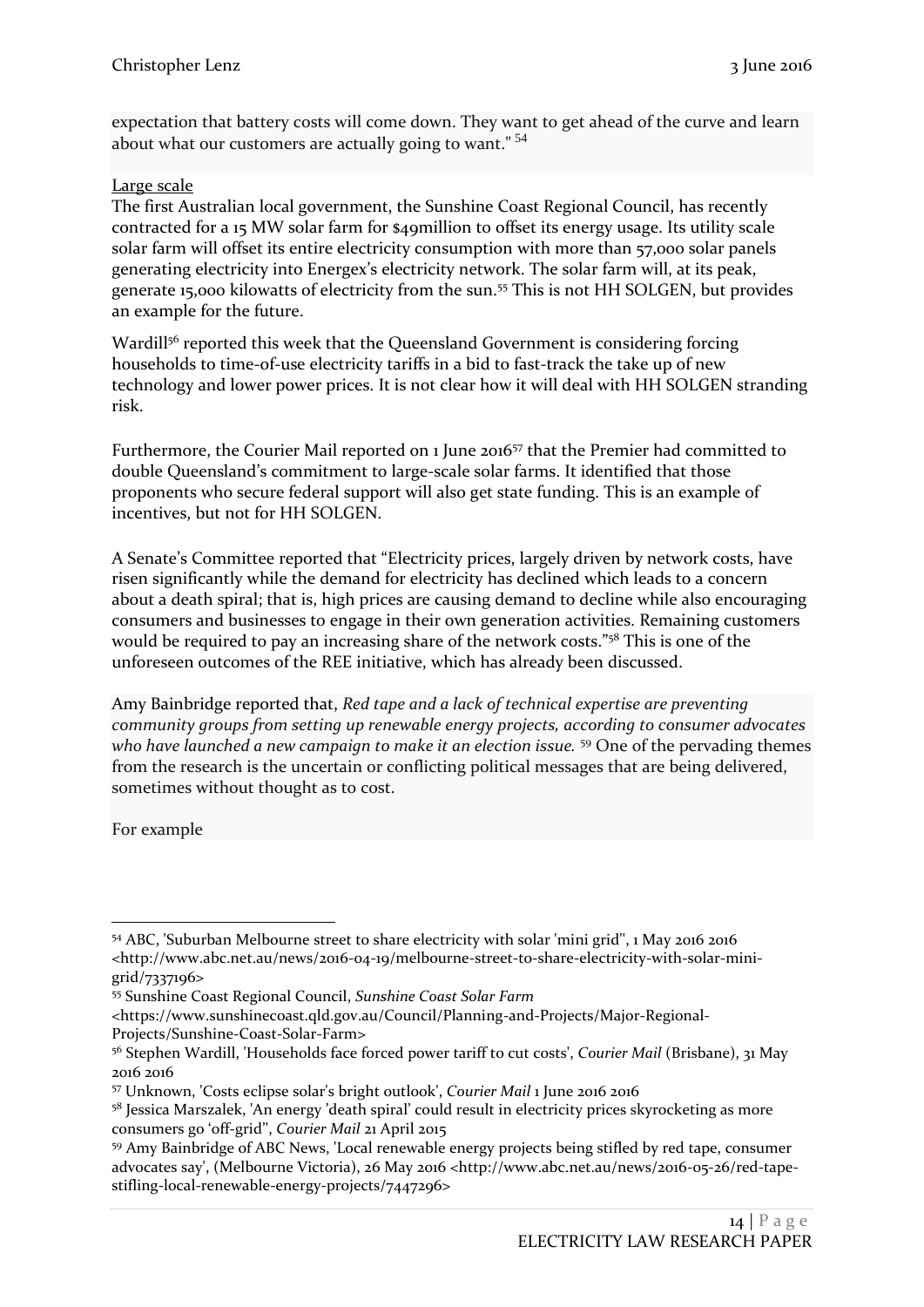## <span id="page-14-0"></span>**G. Gathering the research together for the law to assist:**

## HH SOLGEN's influence:

- 1. Is likely to damage the LV grid, if batteries are not introduced, and quickly if the solar PV adoption remains
- 2. Is being subsidised by those without it.
- 3. On the grid is considered below, and some high level policy responses (legal levers) are identified. However, within each solution, are a whole lot of policy issues that arise, which are beyond the scope of this paper.
- 4.

## <span id="page-14-2"></span><span id="page-14-1"></span>**Solar PV's influence on the grid**.

## **e) A HH SOLGEN are generators**

#### **Issue**

HH SOLGEN's are *generators* of electricity, but they are not subject to Chapter 3 of the *Rules* market rules of spot market. Could the law help?

#### **Solution**

Create a special spot market for HH SOLGEN within Chapter 3, or Alternatively, if consumers had batteries and exported to the grid, arguably they are generators under definition of generator in the *Rules*<sup>60</sup>, and therefore subject to regulation under the NEL. If uncertain change the definition to include them. However, that will affect HH SOLGEN's in all states who are part of the NEM

#### **Advantages**

- 1. This may reduce the unfair benefit of the tariff structure on them, and if they wished to sell electricity they may invest heavily in battery technology to be able to satisfy peak demand.
- 2. Base-load generators may then come on board, particularly if the Rules could require them, as a generator, to satisfy the RET – and participate in the RET spot market.

## **Speculation**

1

It is unlikely that the REE could compel participation, because there is no constitutional power to do so. However, the Corporations Act could be invoked?

## <span id="page-14-3"></span>**f) Effect on generators**

- 1. With reduction in demand and increased over-capacity, generators which compete in the current spot market have little incentive to invest, particularly when they are confronted with solar PV a "disruptive technology" which is being subsidised by government.
- 2. Whilst there is further reduction in overall demand, demand remains for their baseload power because solar PV is such a small generator, and is not for base-load (apart from expensive Gemasolar), and that market is very competitive and not profitable for solar PV.
- 3. Furthermore, whilst adoption of solar PV has significantly increased, a contribution of solar PV generation (SOLGEN) of approximately 2% in 2013-2014 (author's calculations) may not be considered a threat to base-load generators (GEN) in the foreseeable future.

 $60$  NER # 79 Chapter 10, p1165 [http://www.aemc.gov.au/getattachment/b845f474-9958-45f4-bb2a-](http://www.aemc.gov.au/getattachment/b845f474-9958-45f4-bb2a-26774d3d33db/National-Electricity-Rules-Version-79.aspx)[26774d3d33db/National-Electricity-Rules-Version-79.aspx,](http://www.aemc.gov.au/getattachment/b845f474-9958-45f4-bb2a-26774d3d33db/National-Electricity-Rules-Version-79.aspx) definition of generator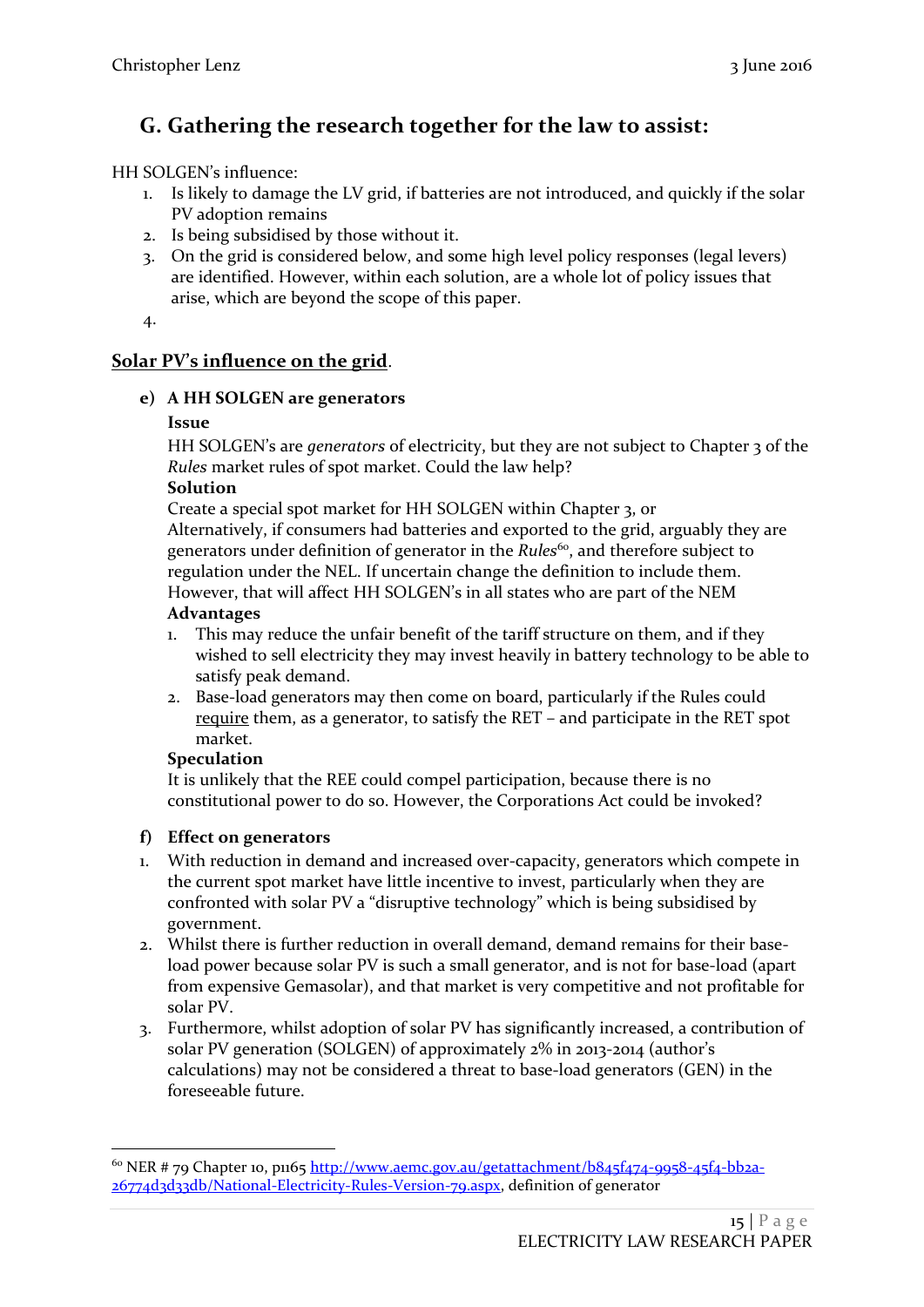## <span id="page-15-0"></span>**g) Technical**

**Issue**- Increasing voltage causing network instability affecting transmission which would justifiably support Ergon and Energex argument that prices should rise because of the risk to the network s7A(5) of the *Rules*.

Accordingly, if prices rise that would exacerbate the non solar PV customer complaint. **Solution**

HH SOLGEN go off grid – therefore not subject to NEM, and therefore subject to the regulatory regime under the *Electricity Act 1994*

#### **Danger**

HH SOLGEN then abandon their solar PV, thereby reducing possibility of satisfying RET

## <span id="page-15-1"></span>**H. Conclusion**

Whilst the paper has grappled with the complexity of the topic, the legal levers may be disappointingly ineffective, demonstrating the difficulty of the task ahead.

It is hoped, however, that it has added to the debate, by putting the issue in practical context.



## <span id="page-15-2"></span>**I. BIBLIOGRAPHY**

ABC, 'Suburban Melbourne street to share electricity with solar 'mini grid'', 1 May 2016 2016 [<http://www.abc.net.au/news/2016-04-19/melbourne-street-to-share-electricity-with-solar](http://www.abc.net.au/news/2016-04-19/melbourne-street-to-share-electricity-with-solar-mini-grid/7337196) $min-grid/7337196$ 

AEMO, 'National Electricity forecasting report', 2015 [<http://www.aemo.com.au/Electricity/Planning/Forecasting/National-Electricity-Forecasting-](http://www.aemo.com.au/Electricity/Planning/Forecasting/National-Electricity-Forecasting-Report)[Report>](http://www.aemo.com.au/Electricity/Planning/Forecasting/National-Electricity-Forecasting-Report)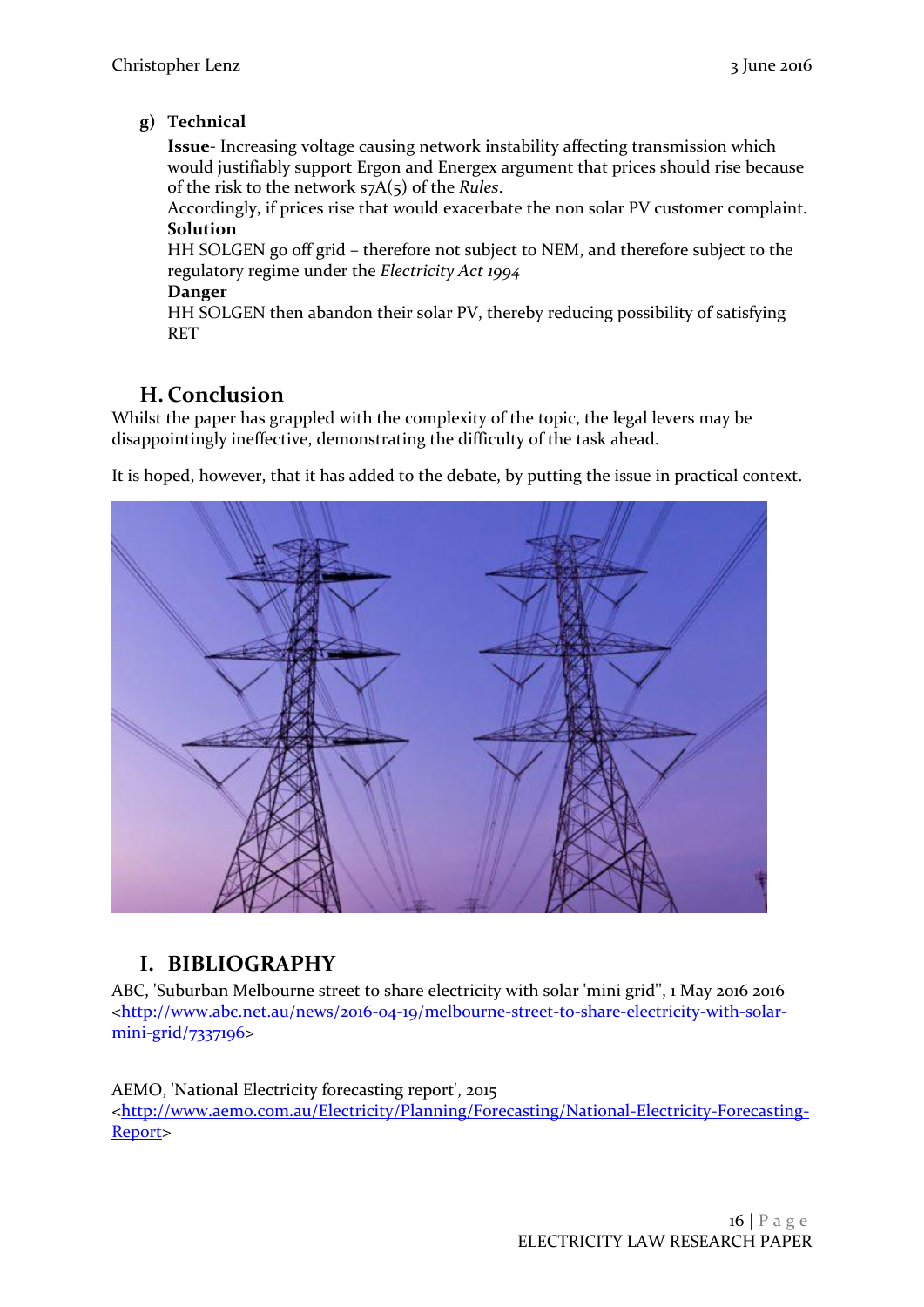Agency, International Energy, *Technology Roadmap Solar Photovoltaic Energy* [<https://www.iea.org/publications/freepublications/publication/TechnologyRoadmapSolarPh](https://www.iea.org/publications/freepublications/publication/TechnologyRoadmapSolarPhotovoltaicEnergy_2014edition.pdf) [otovoltaicEnergy\\_2014edition.pdf>](https://www.iea.org/publications/freepublications/publication/TechnologyRoadmapSolarPhotovoltaicEnergy_2014edition.pdf)

Aspinal, Alan Smart and Adam, 'Water and the electricity generating industry' (2009) (Waterlines Report Series No. 18, August 2009 ) *Australian Government: National Water Comission*

Aspinall, Adam, 'Energy storage technologies and Development in Battery storage' (Paper presented at UQ Brisbane, 15 April 2016 2016)

Austrade, *Why Australia: Benchmark Report 2016* [<https://www.austrade.gov.au/ArticleDocuments/.../Australia-Benchmark-Report.pdf.as.](https://www.austrade.gov.au/ArticleDocuments/.../Australia-Benchmark-Report.pdf.as)..>

Australia, Energy, *Join the solar power revolution* [<https://www.energyaustralia.com.au/residential/home](https://www.energyaustralia.com.au/residential/home-services/batterystorage?cid=sol%7csem%7cgg%7csolbat%7c%7cqld&gclid=CICgu-Hh7MwCFYTZvAods1YJjg&gclsrc=ds)[services/batterystorage?cid=sol%7csem%7cgg%7csolbat%7c%7cqld&gclid=CICgu-](https://www.energyaustralia.com.au/residential/home-services/batterystorage?cid=sol%7csem%7cgg%7csolbat%7c%7cqld&gclid=CICgu-Hh7MwCFYTZvAods1YJjg&gclsrc=ds)Hh7MwCFYTZvAodsiYJjg&gclsrc=ds>

National Electricity (South Australia) Act 1996

Retail Energy Retail Law 2011

Australian Government: Department of Industry, Innovation and Science, *Australian Energy Update* Department of Industry and Science [<http://www.industry.gov.au/Office-of-the-Chief-](http://www.industry.gov.au/Office-of-the-Chief-Economist/Publications/Pages/Australian-energy-statistics.aspx)[Economist/Publications/Pages/Australian-energy-statistics.aspx#>](http://www.industry.gov.au/Office-of-the-Chief-Economist/Publications/Pages/Australian-energy-statistics.aspx)

Bank, Deutsche, *Deutsche Bank's 2015 solar outlook: accelerating investment and cost competitiveness* [<https://www.db.com/cr/en/concrete-deutsche-banks-2015-solar](https://www.db.com/cr/en/concrete-deutsche-banks-2015-solar-outlook.htm)[outlook.htm>](https://www.db.com/cr/en/concrete-deutsche-banks-2015-solar-outlook.htm)

Bartlett, Professor Simon, 'Planning in the NEM' (Paper presented at Brisbane, 15 April 2016)

Carkeet, Mark, 'LAWS 7850: Electricity Law' (Paper presented at Brisbane 14 – 17 April 2016 2016)

Council, Clean Energy, *Consumer guide to buying household solar panels (photovoltaic panels)*

Council, Sunshine Coast Regional, *Sunshine Coast Solar Farm* [<https://www.sunshinecoast.qld.gov.au/Council/Planning-and-Projects/Major-Regional-](https://www.sunshinecoast.qld.gov.au/Council/Planning-and-Projects/Major-Regional-Projects/Sunshine-Coast-Solar-Farm)[Projects/Sunshine-Coast-Solar-Farm>](https://www.sunshinecoast.qld.gov.au/Council/Planning-and-Projects/Major-Regional-Projects/Sunshine-Coast-Solar-Farm)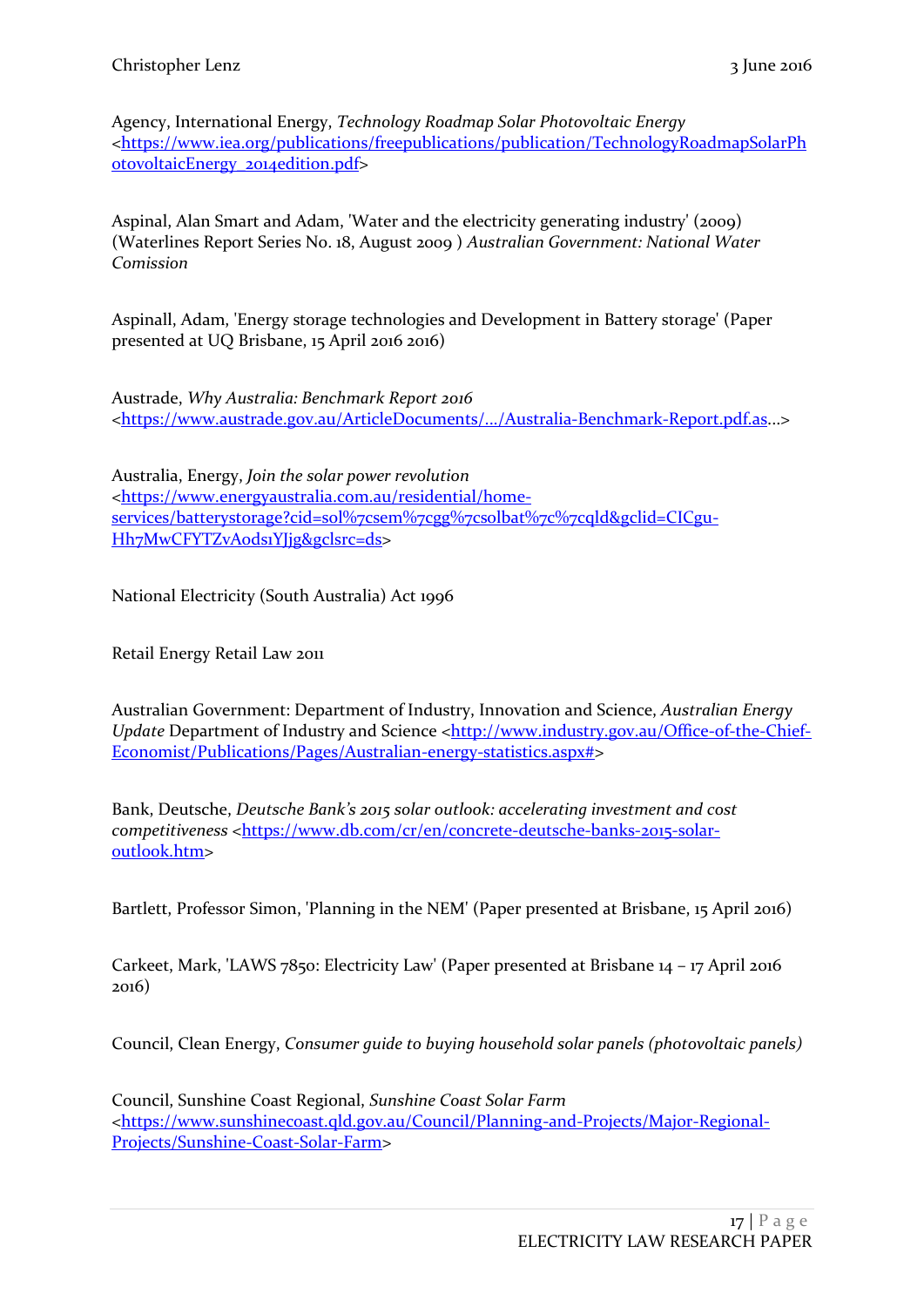Directory, Queensland Government: The Queensland Cabinet and Ministerial, *Have your say about Queensland's renewable energy future* [<http://statements.qld.gov.au/Statement/2016/5/10/have-your-say-about-queenslands](http://statements.qld.gov.au/Statement/2016/5/10/have-your-say-about-queenslands-renewable-energy-future)[renewable-energy-future>](http://statements.qld.gov.au/Statement/2016/5/10/have-your-say-about-queenslands-renewable-energy-future)

Economist, *Solar energy: Follow the sun* The Economist [<http://www.economist.com/news/business/21696941-solar-power-reshaping-energy](http://www.economist.com/news/business/21696941-solar-power-reshaping-energy-production-developing-world-follow-sun?cid1=cust/ednew/t/bl/n/20160414n/owned/n/n/nwl/n/n/AP/n)[production-developing-world-follow](http://www.economist.com/news/business/21696941-solar-power-reshaping-energy-production-developing-world-follow-sun?cid1=cust/ednew/t/bl/n/20160414n/owned/n/n/nwl/n/n/AP/n)[sun?cid1=cust/ednew/t/bl/n/20160414n/owned/n/n/nwl/n/n/AP/n>](http://www.economist.com/news/business/21696941-solar-power-reshaping-energy-production-developing-world-follow-sun?cid1=cust/ednew/t/bl/n/20160414n/owned/n/n/nwl/n/n/AP/n)

Gilder, Paul, 'Future is sunny in energy markets', *Courier Mail* (Brisbane), 2016

Renewable Energy Act 2000

Hibbert, Mark, 'The impact of residential solar PV' (Paper presented at the EA and EESA conference, Brisbane, 21 March 2016)

Mankiw, N Gregory, *Principles of macroeconomics,* International student edition (3rd ed, 2004)

Marszalek, Jessica, 'An energy 'death spiral' could result in electricity prices skyrocketing as more consumers go 'off-grid'', *Courier Mail* 21 April 2015

News, Amy Bainbridge of ABC, 'Local renewable energy projects being stifled by red tape, consumer advocates say', (Melbourne Victoria), 26 May 2016 [<http://www.abc.net.au/news/2016-05-26/red-tape-stifling-local-renewable-energy](http://www.abc.net.au/news/2016-05-26/red-tape-stifling-local-renewable-energy-projects/7447296)[projects/7447296>](http://www.abc.net.au/news/2016-05-26/red-tape-stifling-local-renewable-energy-projects/7447296)

Operator, Australian Energy Management, *National Electricity Market* [<http://www.aemo.com.au/About-the-Industry/Energy-Markets/National-Electricity-Market>](http://www.aemo.com.au/About-the-Industry/Energy-Markets/National-Electricity-Market)

Palmer, Graham, *Energy in Australia Peak Oil, Solar Power, and Asia's Economic Growth*

SpringerBriefs in Energy

 $(2014)$ 

Regulator, Australian Energy, *State of the Energy Market 2015* Australian Competittion and Consumer Commission

REneweconomy, *Why Australia Networks neeed to slash asset values by nearly half* [<http://reneweconomy.com.au/2016/why-australia-networks-need-to-slash-asset-values-by](http://reneweconomy.com.au/2016/why-australia-networks-need-to-slash-asset-values-by-nearly-half-96499)[nearly-half-96499>](http://reneweconomy.com.au/2016/why-australia-networks-need-to-slash-asset-values-by-nearly-half-96499)